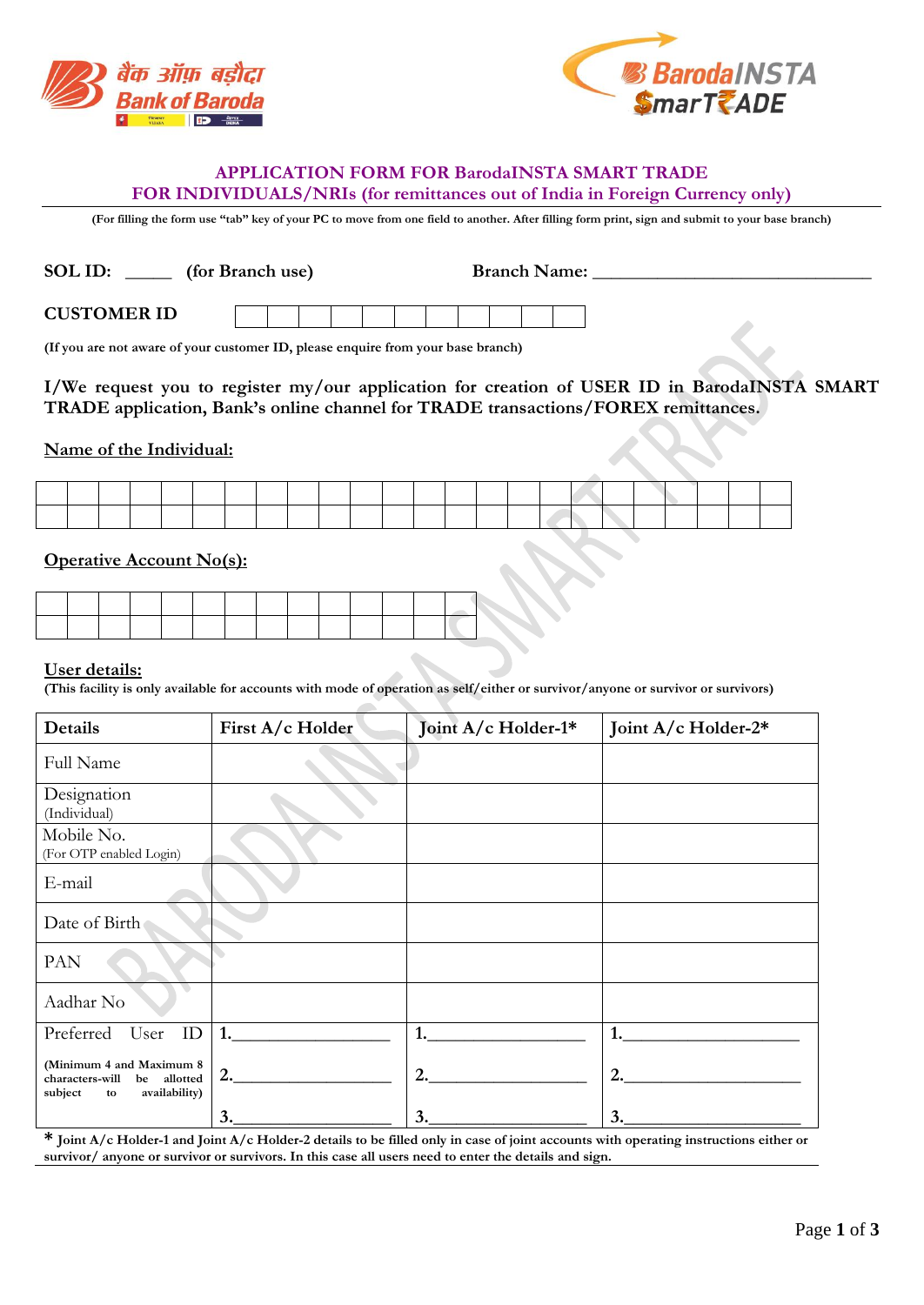



#### **DECLARATION FOR USE OF BarodaINSTA SMART TRADE:**

**I/We am/are aware that the usage of BarodaINSTA SMART TRADE facility is governed by the terms and conditions which are available and downloaded from Bank's website at www.bankofbaroda.com and also from BarodaINSTA Smart Trade portal at https://barodainsta.com/mp/portal the site maintained by Bank of Baroda and I/we have reviewed the contents of the same. I/We affirm, confirm and undertake that I/we have read and understood the Terms and Conditions for usage of the BarodaINSTA SMART TRADE services and agree to them. I/We accept and agree that I/we are aware of the contents of the terms and conditions and that all my/our rights and liabilities would be governed by the said terms and conditions by my/our act of accessing on https://barodainsta.com/mp/portal. I/we thereby agree to be subject to and comply with all the provisions of the terms and conditions which are incorporated by reference herein and deemed to be part of this application form to the same extent as if such provisions had been set forth in full herein.** 

**I/We do hereby indemnify and forever keep indemnified the Bank and it's successors and assigns from and against any or all claims, actions, penalties that may be made, suffered or incurred by the Bank by reason of non-compliance of any of the terms and conditions set forth.** 

**I/We consent, accept and take responsibility to maintain confidentiality of the user ID, password, OTP, etc. assigned to me.** 

#### **DECLARATION FOR TRANSACTION (REMITTANCES FROM INDIA)**

**I/We hereby declare that the transaction requests whenever uploaded by me/us through BarodaINSTA Smart Trade would not involve, and would not be designed for any purpose for which the drawing of foreign exchange is prohibited under rule 3 of the FEMA Current A/c transactions Rules, 2000 read with schedule I therefore of viz,** 

- **1. Travel to Nepal & or Bhutan**
- **2. Transaction with a person resident in Nepal or Bhutan**
- **3. Remittance out of lottery winnings**
- **4. Remittance of Income from Racing/riding etc. or any other hobby.**
- **5. Remittance for purchases of Lottery tickets, banned or prescribed magazines, football pools, sweep stakes, schemes involving money circulations, securing prize money awards etc.**
- **6. Payment of commission on exports made towards equity investments in joint ventures/wholly owned subsidiaries abroad of Indian Companies**
- **7. Remittance of dividend by any company to which the requirement of dividend balancing is applicable.**
- **8. Payment of commission on export under rupee state credit route except commission upto 10% in invoice value of exports of Tea & Tobacco.**
- **9. Payment related to "Call back services" or telephones.**
- **10. Remittance of interest income on funds held in non-resident special rupee a/c schemes.**

**Other relevant declarations:** 

- **1. I/We also hereby agree and undertake to give such information/documents as will reasonably satisfy you about the transaction/s.**
- **2. I/we agree that in the event of transaction/s could not be executed/debited to my/our account after submitting the request for processing to the bank on account of insufficient/unclear balance at the same time of execution of the transaction in my/our account any exchange losses incurred in this connection due to reversal of the Forex deal can be charged to my/our Bank of Baroda account.**
- **3. I/we agree that in the event the transaction/s is cancelled or revoked by me/us after submitting the request for processing to the bank any exchange losses incurred in this connection can be charged to my/our Bank of Baroda account. I/we further agree that once the funds remitted by me/us have been transmitted by Bank of Baroda to the correspondent and/or beneficiary banks, Bank of Baroda shall not be responsible for any delays in the disbursement of such funds including the withholding of such funds by the correspondent and/or beneficiary banks. I/We further agree that once the funds remitted by me/us have been transmitted by Bank of Baroda, intermediary Bank charges may be levied by Correspondent and/or Beneficiary Banks, which may vary from bank to bank.**
- **4. I/we agree that in the event the transaction/s being rejected by the beneficiary bank because of incorrect information submitted by me, any charges levied by the beneficiary bank or exchange losses incurred in this connection can be charged to my Bank of Baroda account.**
- **5. I/we also agree that the exchange rate will be applicable at the time of deal booking and may vary from the rate prevailing**  when the request is submitted. I/we also understand that the rate communicated to us (if any) is an indicative rate and the **actual rate may be different from the same.**
- **6. I/we also declare that the transaction would not have linkage with Specially Designated Nations and blocked person (SDN) countries listed under OFAC/UN sanctions in any manner. I/we undertake not to hold Bank of Baroda responsible for any of its action or inaction in respect of the OFAC-linked/UN sanctioned transactions.**